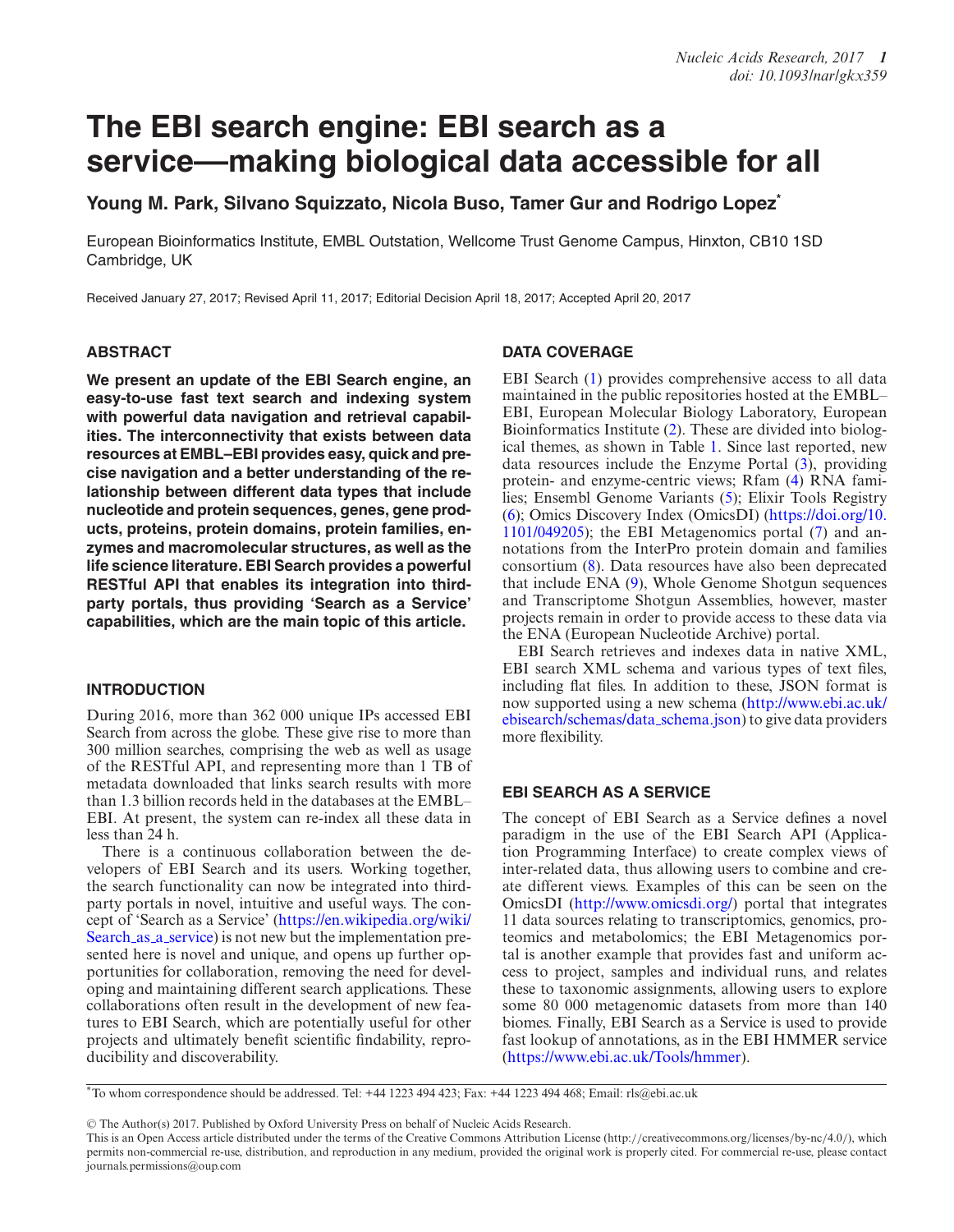<span id="page-1-0"></span>

| Category                         | Data resources                                                    |  |
|----------------------------------|-------------------------------------------------------------------|--|
| Genomes and metagenomes          | Ensembl Genomes, Ensembl, HGNC, PomBase, DGVa, EGA, LRG,          |  |
|                                  | WormBase ParaSite, Metagenomics                                   |  |
| Nucleotide sequences             | ENA, RNAcentral, NRNL1, NRNL2, IMGT/HLA, IPD-KIR, IPD-MHC         |  |
| Protein sequences                | UniProtKB, UniParc, UniRef, EPO, JPO, KIPO, USPTO, NRPL1, NRPL2   |  |
| Macromolecular structures        | PDBe, EMDB                                                        |  |
| Small molecules                  | ChEBI, ChEMBL, Ligands                                            |  |
| Gene expression                  | Array Express, Expression Atlases                                 |  |
| Molecular interactions           | <b>IntAct</b>                                                     |  |
| Reactions, pathways and diseases | Rhea, Reactome, BioModels, MetaboLights, OMIM, MetabolomeExpress, |  |
|                                  | Metabolomics Workbench                                            |  |
| Protein families                 | InterPro, TreeFam, Pfam, TreeFam, MEROPS, GPCRDB                  |  |
| Protein expression data          | PRIDE, GNPS, GPMdb, MassIVE, PeptideAtlas                         |  |
| Enzymes                          | IntEnz, Enzyme Portal                                             |  |
| Literature                       | MEDLINE, Patent families, Patents                                 |  |
| Samples and ontologies           | Taxonomy, GO, EFO, SBO, MESH, BioSamples, Elixir registry         |  |

Yet another example is the EBI Search web interface itself: the traditional graphical user interface (GUI) has now been replaced by a RESTful client developed using Angular [\(https://angular.io\)](https://angular.io), a popular JavaScript web development platform. The new GUI adopts the EMBL–EBI Visual Framework (https://github.com/ebiwd/ [EBI-Framework\), this helps with keeping a uniform user](https://github.com/ebiwd/EBI-Framework) experience across the institute's data resources and im[plements Responsive Design \(http://www.w3schools.com/](http://www.w3schools.com/html/html_responsive.asp) html/html\_responsive.asp), thus providing for a better experience across different devices.

In order to document the RESTful API of EBI Search and help developers design and build web applications [that manage complex biological concepts, a Swagger \(http:](http://swagger.io) [//swagger.io\), an OpenAPI specification-compliant \(https:](https://www.openapis.org/specification/repo) //www.openapis.org/specification/repo) interface has been provided that is available from: https://www.ebi.ac.uk/ [ebisearch/swagger.ebi. An advantage of using this technol](https://www.ebi.ac.uk/ebisearch/swagger.ebi)ogy is that it markedly improves the APIs accessibility.

As mentioned above, there are good, functional examples of portals that use the EBI Search as a Service to search, retrieve and display complex data. Table [2](#page-2-0) lists 16 portals consuming the service API at the time of writing.

#### **IMPROVED SEARCH FINDABILITY AND USABILITY**

Newly added features to the web interface improve findability and discoverability: Query Builder; saving results for later re-use; launching of bioinformatic tools and using RSS feeds for alerts. Also, user experience is improved by the new GUI framework.

Query Builder, which is a replacement of the advanced search page, helps users to build complex queries with an intuitive GUI. It provides a list of available data resources that users can start searching from, allowing them to combine several fields, using Boolean criteria, to build a complex query. Users can trigger searching and save the query for re-use or generate an RSS feed from it, as will be discussed later.

The EBI Search GUI now provides the ability to save search results on the client side, which can later be used for further analysis. There is now a 'Save result' button, which downloads a subset or all of the current search results in machine-readable formats such as XML (eXtensible

Markup Language), JSON (JavaScript Object Notation), TSV |(Tab Separated Values) and CSV (Comma Separated Values) . The save function is built using the RESTful API, thus the generated URLs can be used in scripts or analysis pipelines. The number of entries that can be retrieved in a single operation is 100; more can be retrieved by using 'pagination' (i.e. specifying ranges of results with a maximum number of 100 between operations).

Launching bioinformatic tools with a selected subset of nucleotide or protein sequence query results is now possible. The list of tools varies depending on a selected database. For example, BLAST+ [\(10\)](#page-3-0), Clustal Omega [\(11\)](#page-3-0), UniSave lookup [\(12\)](#page-3-0) and Dbfetch [\(13\)](#page-4-0) are available for results pertaining to UniprotKB [\(14\)](#page-4-0). When launching a tool, users will be taken to that tool's web page, with the relevant identifiers pre-filled.

EBI Search provides an alerting mechanism to help users create queries that can be used to find new or updated data. Creating RSS [\(http://www.rssboard.org/rss-specification\)](http://www.rssboard.org/rss-specification) query alerts is possible from the Query Builder page and all data resource results pages. Alert examples can be found in [the documentation page 'https://www.ebi.ac.uk/ebisearch/](https://www.ebi.ac.uk/ebisearch/documentation.ebi) documentation.ebi'.

The new GUI loads data in an asynchronous manner, a behavior that has improved user experience during testing. Because JavaScript libraries are required by the client, the browser memory footprint has increased slightly but this is offset by faster rendering of the search results. Furthermore, a cache server has been implemented into the framework to provide high levels of query responsiveness. The move toward a JavaScript framework will make it easier to adapt to changing web practices.

#### **ENHANCED RESTFUL API**

In the previous paper [\(2\)](#page-3-0) the basic RESTful API was described. Feedback from users has prompted enhancements that include hierarchical facets and 'more like this' results.

Faceting is an efficient way for users to filter search results. However, some data, e.g. taxonomy [\(15\)](#page-4-0), are difficult to fit in a single-level structure facet. The Metagenomics portal taxonomy data are now searchable and filterable as a hierarchical facet through the RESTful API, meaning it is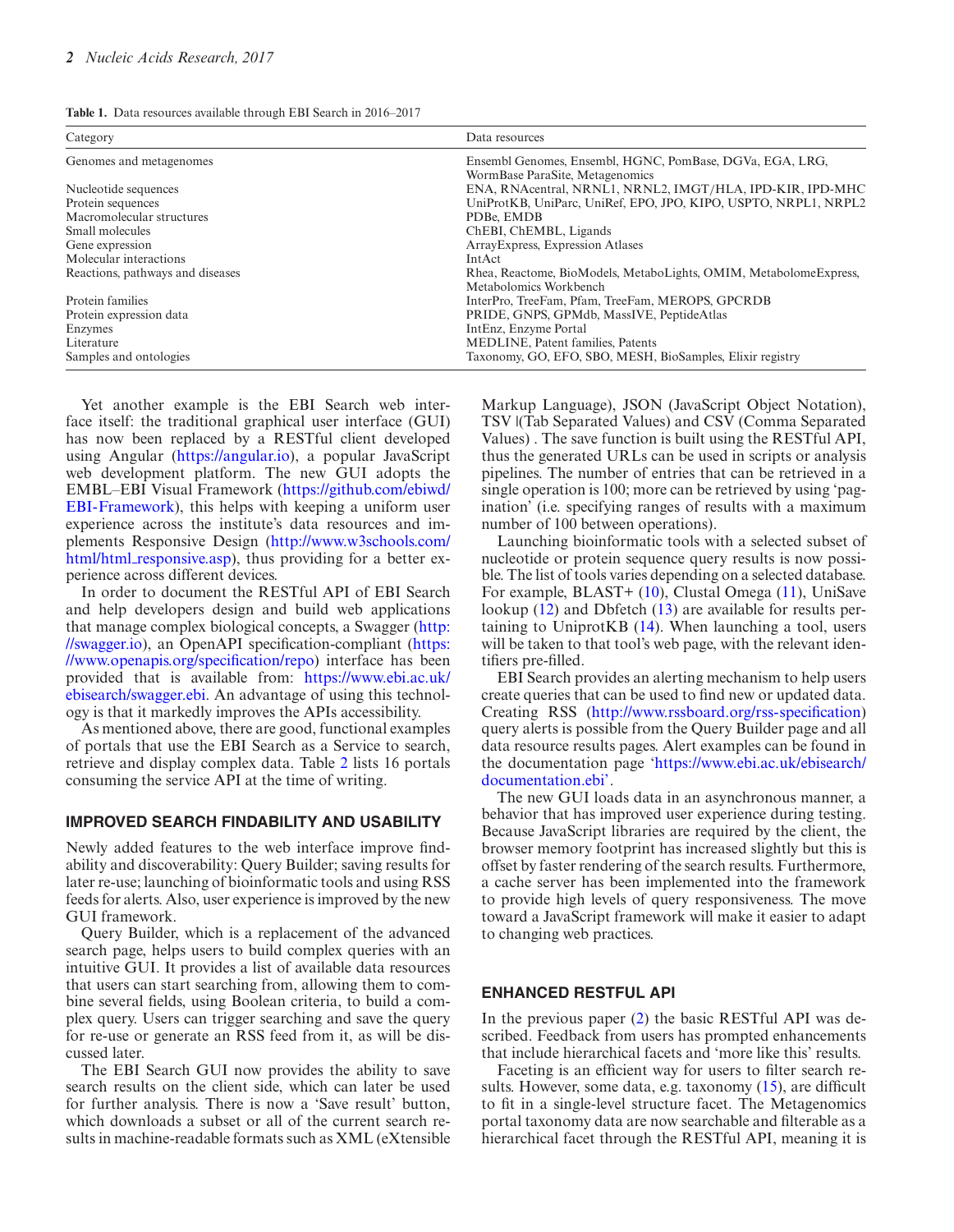<span id="page-2-0"></span>**Table 2.** List of resources currently consuming the EBI Search through its RESTful API

| Resource                 | URL/reference                              | Format used |
|--------------------------|--------------------------------------------|-------------|
| <b>ENA</b>               | https://www.ebi.ac.uk/ena/                 | XML         |
| Ensembl Genomes          | https://www.ensemblgenomes.org/            | <b>JSON</b> |
| InterPro                 | https://www.ebi.ac.uk/interpro/            | XML         |
| <b>Expression Atlas</b>  | https://www.ebi.ac.uk/gxa/                 | <b>XML</b>  |
| LRG.                     | http://www.lrg-sequence.org/               | XML         |
| Job Dispatcher           | http://europepmc.org/abstract/MED/25845596 | JSON/XML    |
| RNAcentral               | http://rnacentral.org/                     | XML         |
| MetaboLights             | https://www.ebi.ac.uk/metabolights/        | XML         |
| Enzyme Portal            | https://www.ebi.ac.uk/enzymeportal/        | <b>JSON</b> |
| OmicsDI                  | https://www.omicsdi.org                    | <b>JSON</b> |
| PomBase                  | http://www.pombase.org/                    | XML         |
| Gene & Protein Summaries | https://www.ebi.ac.uk/s4/                  | <b>XML</b>  |
| WormBase Parasite        | http://www.wormbase.org/                   | <b>XML</b>  |
| <b>HMMER</b>             | https://www.ebi.ac.uk/Tools/hmmer/         | JSON/XML    |
| Metagenomics             | https://www.ebi.ac.uk/metagenomics/        | JSON/XML    |
| identifiers.org          | http://www.identifiers.org/                | XML         |
| EBI Search web interface | https://www.ebi.ac.uk/ebisearch/           | <b>JSON</b> |



RESTful method usage during First quarter of 2017

**Figure 1.** Relative use of the RESTful API methods during first quarter 2017.

now possible to navigate results across this taxonomic classification.

Another new feature, called 'more like this,' developed in collaboration with the OmicsDI team, has been introduced in the RESTful interface. Starting from an entry, the new API returns a list of similar entries. These are related by terms they have in common and which are extracted from descriptive fields according to specific criteria, such as the expected frequency of a term. The selected terms form a new query that is used to search against the same database as the original entry or against other database(s). In the OmicsDI website these types of result appear under the heading 'Similar Datasets.'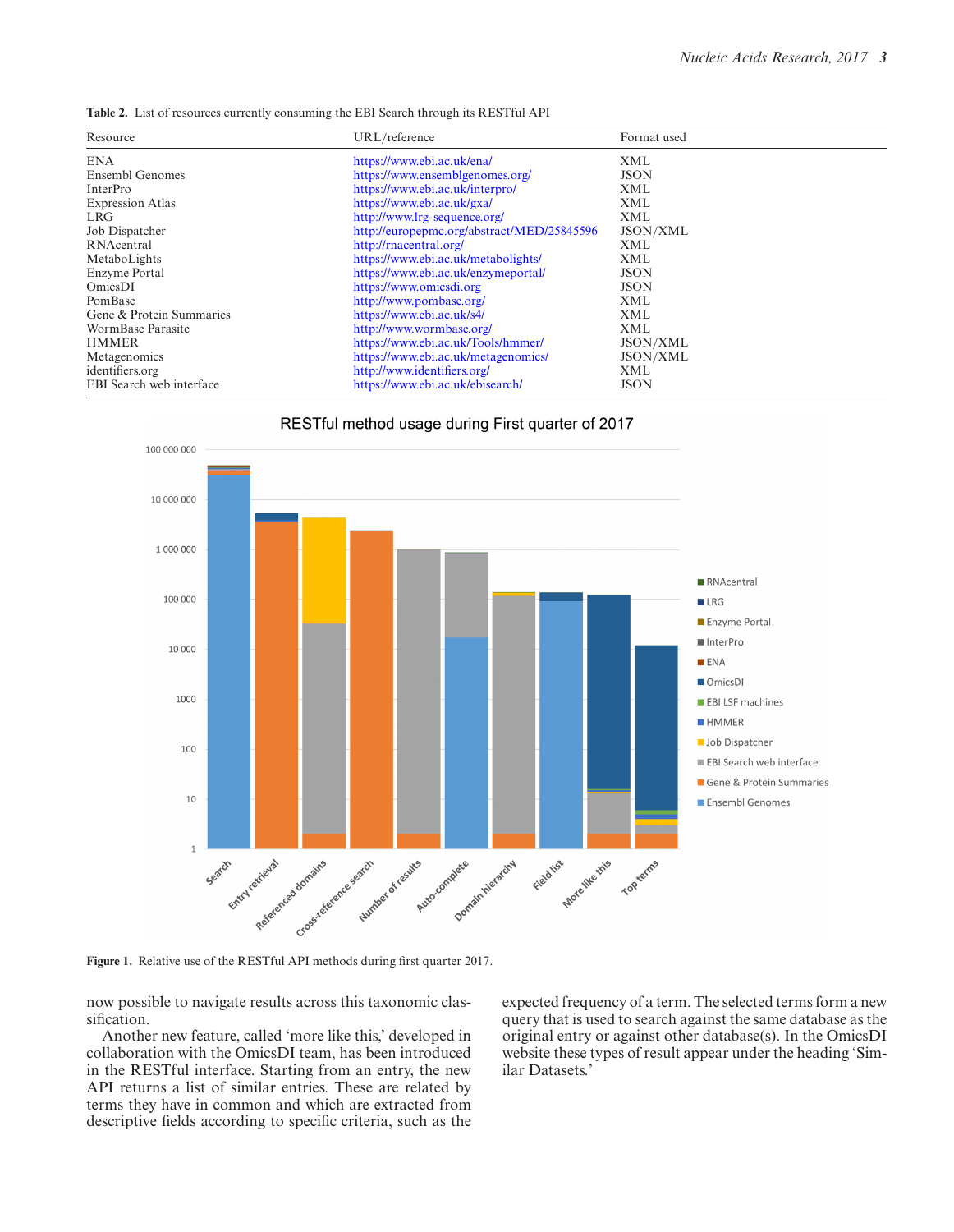### <span id="page-3-0"></span>**DESCRIBING CONTENTS AND MONITORING (SEARCH ANALYTICS)**

As the importance of EBI Search as a Service is growing, the users need to know about the status of databases. The [main information page of the system \(https://www.ebi.ac.](https://www.ebi.ac.uk/ebisearch) uk/ebisearch) provides graphical overviews of the most popular terms that originate through web search boxes and the relative size of each data resource. Below these, there is a list of collaborators followed by a table of data resources that shows the current domain classification, its name, category, query on, number of entries and dates of indexing, last updated and release. This information is also available over the RESTful Web Services.

To better understand how the search engine is used by web and Web Services users, there are dedicated systems [that monitor and analyse requests using Elastic Stack \(http:](http://www.elastic.co) //www.elastic.co). These measure the volume of incoming and outgoing traffic, the relative use of the RESTful API methods and the source (Figure [1\)](#page-2-0). Usage patterns can be captured and later used for diagnosing problems, generating usage statistics and finally, making improvements and enhancements.

## **FUTURE DIRECTIONS**

There is no doubt that the continuous growth of data in EBI Search will present challenges. From the data perspective, there will be more collaboration with data providers, which should bring more content to index and produce enriched views on the data. Also, future collaboration with ChEMBL [\(16\)](#page-4-0) will bring improvement in search and results in the cheminformatics resources. With user-centered design techniques, the web interface will be reviewed in order to expose more information to the end users. Similarly, better error handling is required. In the RESTful API, more result formats, such as lists of database identifiers, which can work directly as input into biological analysis workflows will be developed.

## **DISCUSSION**

The implementation of industry standards, such as RESTful Web Services, has permitted the development of a scalable search infrastructure that provides fast and efficient access to a diverse and complex set of biological data. Keeping up-to-date with proteomics data generation, the output of high-throughput sequencing technologies, growing literature resources, ontologies and specialized taxonomies, is a challenge. Providing direct access to specialist data portals as well as presenting views on combined complex data is high on the development agenda and must happen in close collaboration with the data providers. In this context, the concept of EBI Search as a Service, has allowed thirdparties to integrate and develop powerful search functionality that can be used by all. This has several advantages: sharing of search and result components; avoiding duplication of effort; establishing common syntax for searching, and finally, improving scientific findability, reproducibility and discoverability.

#### **ACKNOWLEDGEMENTS**

The authors wish to acknowledge the following: Simone Badoer, Andrea Cristofori and Philip Lewis for web administration support; Yasset Perez Riverol, for the development of ideas and algorithms in the context of the OmicsDI portal; Anton Petrov, Matloob Qurechi, Simon Potter and Gift Nuka for input in relation to RNAcentral, InterPro and HMMER; Joseph Onwubiko for input to the Enzyme Portal and Peter Walter and Ken Hawkins for UX on the new GUI. Finally, we would like to thank all EMBL–EBI teams involved in providing data to the EBI Search.

#### **FUNDING**

European Molecular Biology Laboratory (EMBL); National Institutes of Health [R01-GM-094231]; European Commission [676559]; Funding for open access charge: EMBL.

*Conflict of interest statement.* None declared.

#### **REFERENCES**

- 1. Squizzato,S., Park,Y.M., Buso,N., Gur,T., Cowley,A., Li,W., Uludag,M., Pundir,S., Cham,J.A., McWilliam,H. *et al.* (2015) The EBI Search engine: providing search and retrieval functionality for biological data from EMBL-EBI. *Nucleic Acids Res.*, **43**, W585–W588.
- 2. Brooksbank,C., Bergman,M.T., Apweiler,R., Birney,E. and Thornton,J. (2014) The European Bioinformatics Institute's data resources 2014. *Nucleic Acids Res.*, **42**, D18–D25.
- 3. Alcantara,R., Onwubiko,J., Cao,H., Matos,Pd., Cham,J.A., ´ Jacobsen,J., Holliday,G.L., Fischer,J.D., Rahman,S.A., Jassal,B. *et al.* The EBI enzyme portal. *Nucleic Acids Res.*, **41**, d773–d780.
- 4. Eric P,Nawrocki., Sarah W,Burge., Alex,Bateman., Jennifer,Daub, Ruth Y,Eberhardt., Sean R,Eddy., Evan W,Floden., Paul P,Gardner., Thomas A,Jones., John,Tate and Robert D,Finn. (2014) Rfam 12.0: updates to the RNA families database. Nucleic Acids Research. *Nucleic Acids Res.*, **43**, D130–D137.
- 5. Kersey,P.J., Allen,J.E., Armean,I., Boddu,S., Bolt,B.J., Carvalho-Silva,D., Christensen,M., Davis,P., Falin,L.J., Grabmueller,C. *et al.* (2016) Ensembl Genomes: more genomes, more complexity. *Nucleic Acids Res.*, **44**, D574–D580.
- 6. Ison, J., Rapacki, K., Ménager, H., Kalaš, M., Rydza, E., Chmura, P., Anthon,C., Beard,N., Berka,K., Bolser,D. *et al.* Tools and data services registry: a community effort to document bioinformatics resources. *Nucleic Acids Res.*, **44**, D38–D47.
- 7. Mitchell,A., Bucchini,F., Cochrane,G., Denise,H., ten Hoopen,P., Fraser,M., Pesseat,S., Potter,S., Scheremetjew,M., Sterk,P. *et al.* EBI metagenomics in 2016–an expanding and evolving resource for the analysis and archiving of metagenomic data. *Nucleic Acids Res.*, **44**, d595–d603.
- 8. Finn,R.D, Attwood,T.K, Babbitt,P.C, Bateman,A., Bork,P., Bridge, A.J, Chang, H.Y., Dosztányi, Z., El-Gebali, S., Fraser, M. et al. InterPro in 2017-beyond protein family and domain annotations. *Nucleic Acids Res.*, **45**, D190–D199.
- 9. Toribio, A.L., Alako, B., Amid, C., Cerdeño-Tarrága, A., Clarke, L., Cleland,I., Fairley,S., Gibson,R., Goodgame,N., Ten Hoopen,P. *et al.* (2016) European Nucleotide Archive in 2016. *Nucleic Acids Res.*, **45**, D32–D36.
- 10. Camacho,C., Coulouris,G., Avagyan,V., Ma,N., Papadopoulos,J., Bealer,K. and Madden,T.L. (2009) BLAST+: architecture and applications. *BMC Bioinformatics*, **10**, 421–430.
- 11. Sievers,F., Wilm,A., Dineen,D., Gibson,T.J., Karplus,K., Li,W., Lopez, R., McWilliam, H., Remmert, M., Söding, J. et al. (2011) Fast, scalable generation of high-quality protein multiple sequence alignments using Clustal Omega. *Mol. Syst. Biol.*, **7**, 539–544.
- 12. Leinonen,R., Nardone,F., Zhu,W. and Apweiler,R. (2006) UniSave: the UniProtKB Sequence/Annotation Version database. *Bioinformatics*, **22**, 1284–1285.